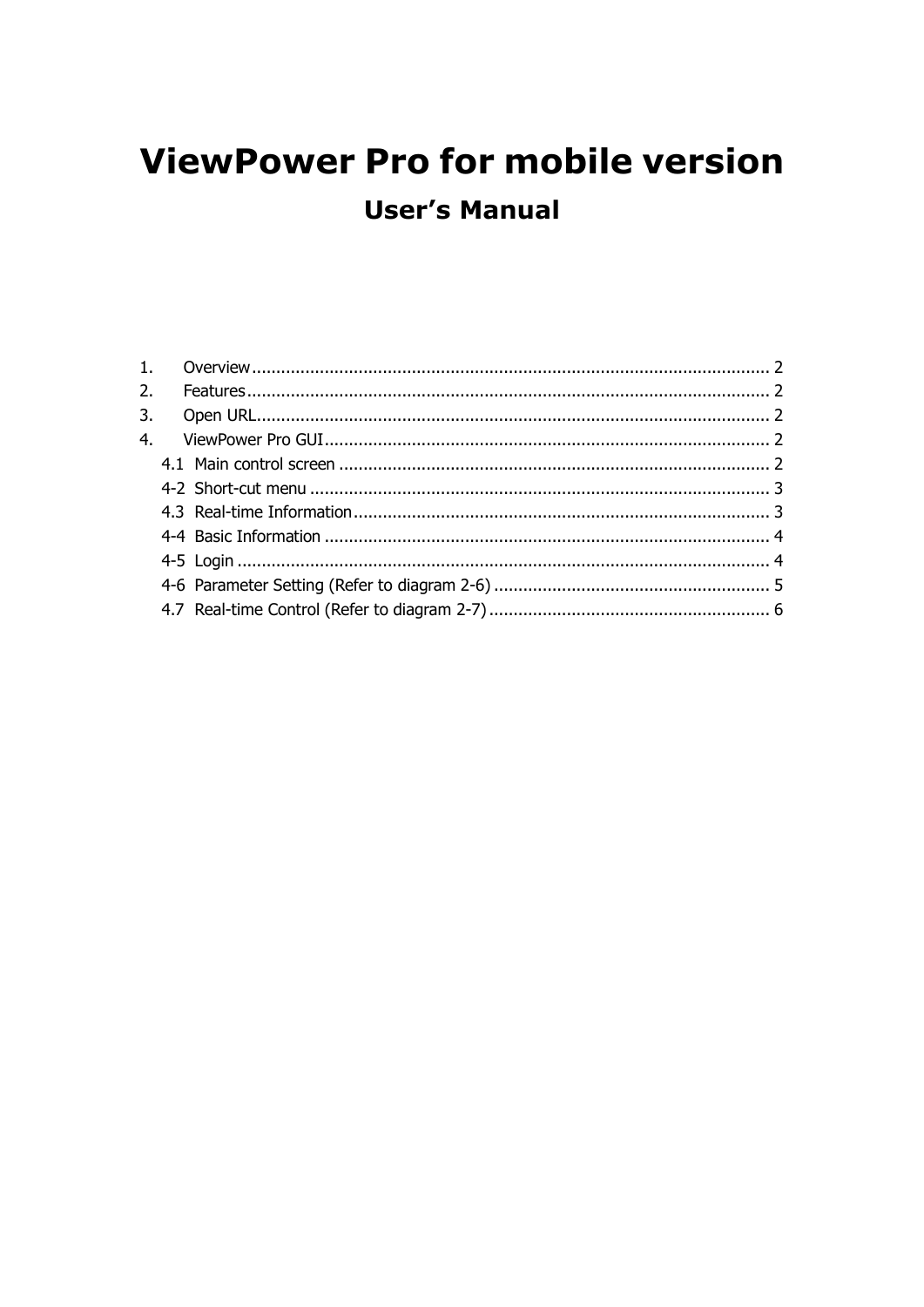## **1. Overview**

ViewPower Pro mobile version allows smart phone to remote access ViewPower Pro Web service to centralized monitor UPSs.

### **2. Features**

- **.** Simply using smart phone without installing other accessories.
- Allows real-time monitoring for multiple UPSs
- Allows real-time setting and controlling<br>• Simple screen design shortens transfel
- Simple screen design shortens transfer time

# **3. Open URL**

Enter "http://xxx.xxx.xxx.xxx:15178/VPMobile" in web browser as diagram  $1 - 1$ .



**Diagram** 1-1

## **4. ViewPower Pro GUI**

#### **4.1 Main control screen**

It will list all connected UPSs when entering main control screen as diagram  $2 - 1$ .



**Diagram** 2-1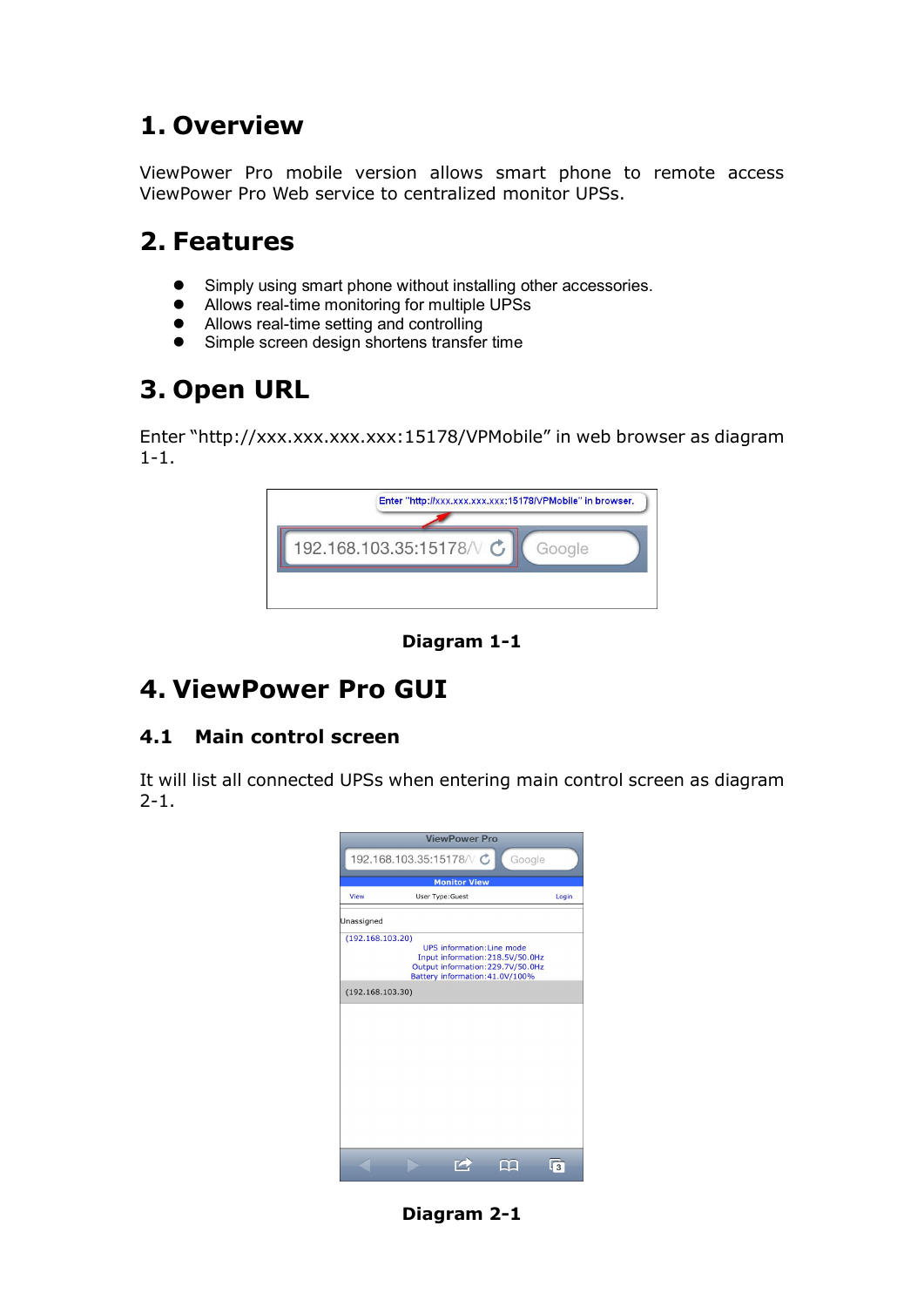#### **4-2 Short-cut menu**

When clicking UPS ID, it will enter short-cut menu to provide quick links such as status, Basic information, Parameters setting and Real-time control. Refer to diagram 2-2.



**Diagram** 2-2

#### **4.3 Real-time Information**

Real-time information includes UPS information, Input information, Output information and Battery information. Refer to diagram 2-3.

| <b>ViewPower Pro</b>                              |                                                      |  |  |  |  |  |  |
|---------------------------------------------------|------------------------------------------------------|--|--|--|--|--|--|
| 192.168.103.35:15178/ $\vee$<br>Google            |                                                      |  |  |  |  |  |  |
| <b>Monitor View</b>                               |                                                      |  |  |  |  |  |  |
| View                                              | Login<br><b>User Type: Guest</b>                     |  |  |  |  |  |  |
| <b>Back</b>                                       |                                                      |  |  |  |  |  |  |
| <b>UPS</b> information                            |                                                      |  |  |  |  |  |  |
| UPS mode: Line mode<br>°C<br>UPS temp.: 20.5      |                                                      |  |  |  |  |  |  |
| Input information                                 |                                                      |  |  |  |  |  |  |
| Input voltage: 218.8V<br>Input frequency: 50.0 Hz |                                                      |  |  |  |  |  |  |
| Output information                                |                                                      |  |  |  |  |  |  |
| Output voltage: 229.7V                            |                                                      |  |  |  |  |  |  |
|                                                   | Output frequency: 50.0 Hz<br>Load level: 1.0<br>0/6  |  |  |  |  |  |  |
|                                                   | Current: 0.0<br>$\mathsf{A}$                         |  |  |  |  |  |  |
|                                                   |                                                      |  |  |  |  |  |  |
|                                                   | <b>Battery information</b><br>Battery voltage: 41.0V |  |  |  |  |  |  |
| Battery capacity: 100 %                           |                                                      |  |  |  |  |  |  |
| Remaining backup time: 440 Min                    |                                                      |  |  |  |  |  |  |
|                                                   |                                                      |  |  |  |  |  |  |
|                                                   |                                                      |  |  |  |  |  |  |
|                                                   |                                                      |  |  |  |  |  |  |
|                                                   |                                                      |  |  |  |  |  |  |
|                                                   |                                                      |  |  |  |  |  |  |
|                                                   |                                                      |  |  |  |  |  |  |

**Diagram** 2-3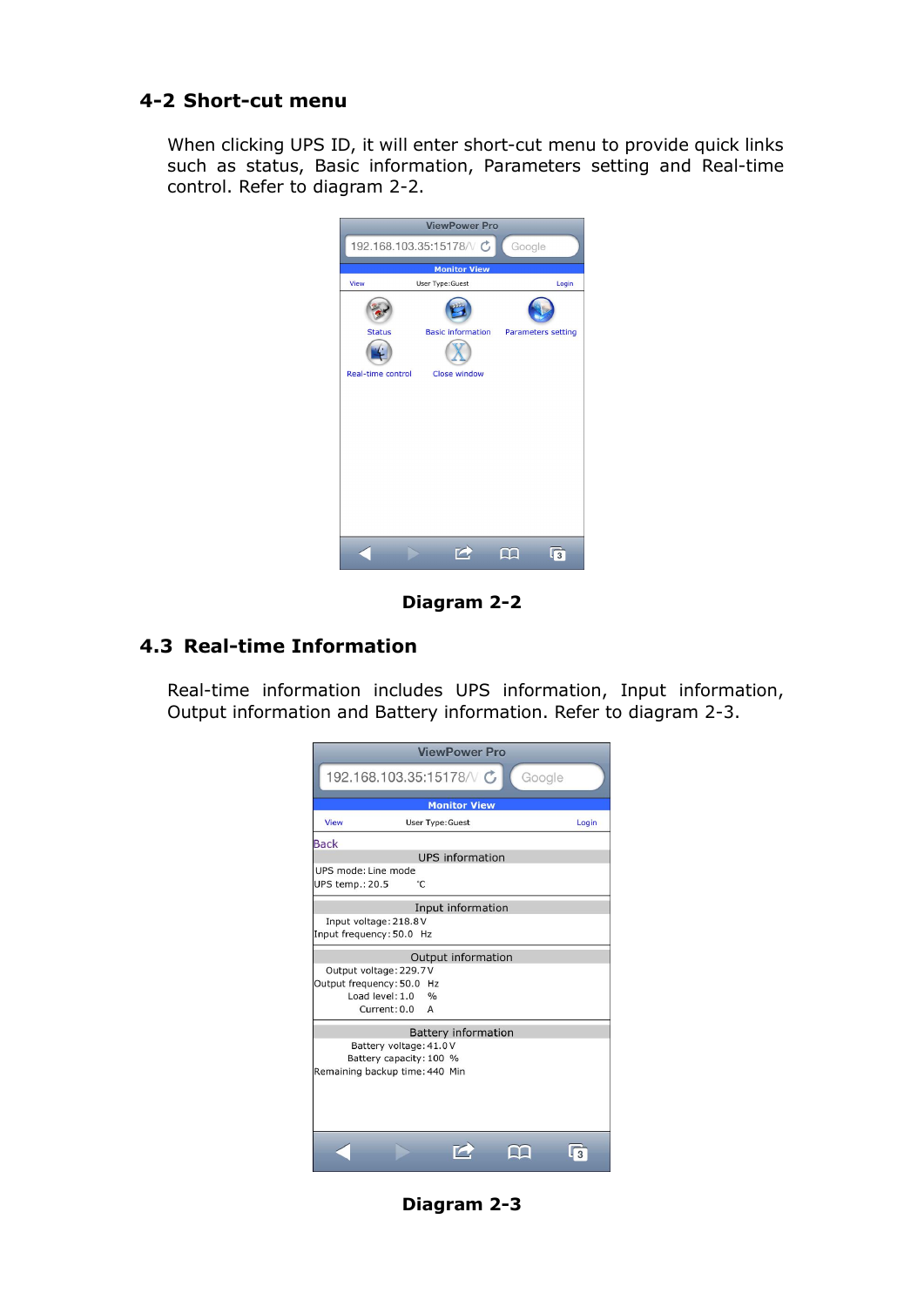#### **44 Basic Information**

Basic information includes basic information, UPS rated information, battery information and purchasing information. Refer to diagram 24.



**Diagram** 2-4

#### **45 Login**

It is necessary to login first for configuration or real-time control of UPS. Refer to diagram 2-5.



**Diagram 25**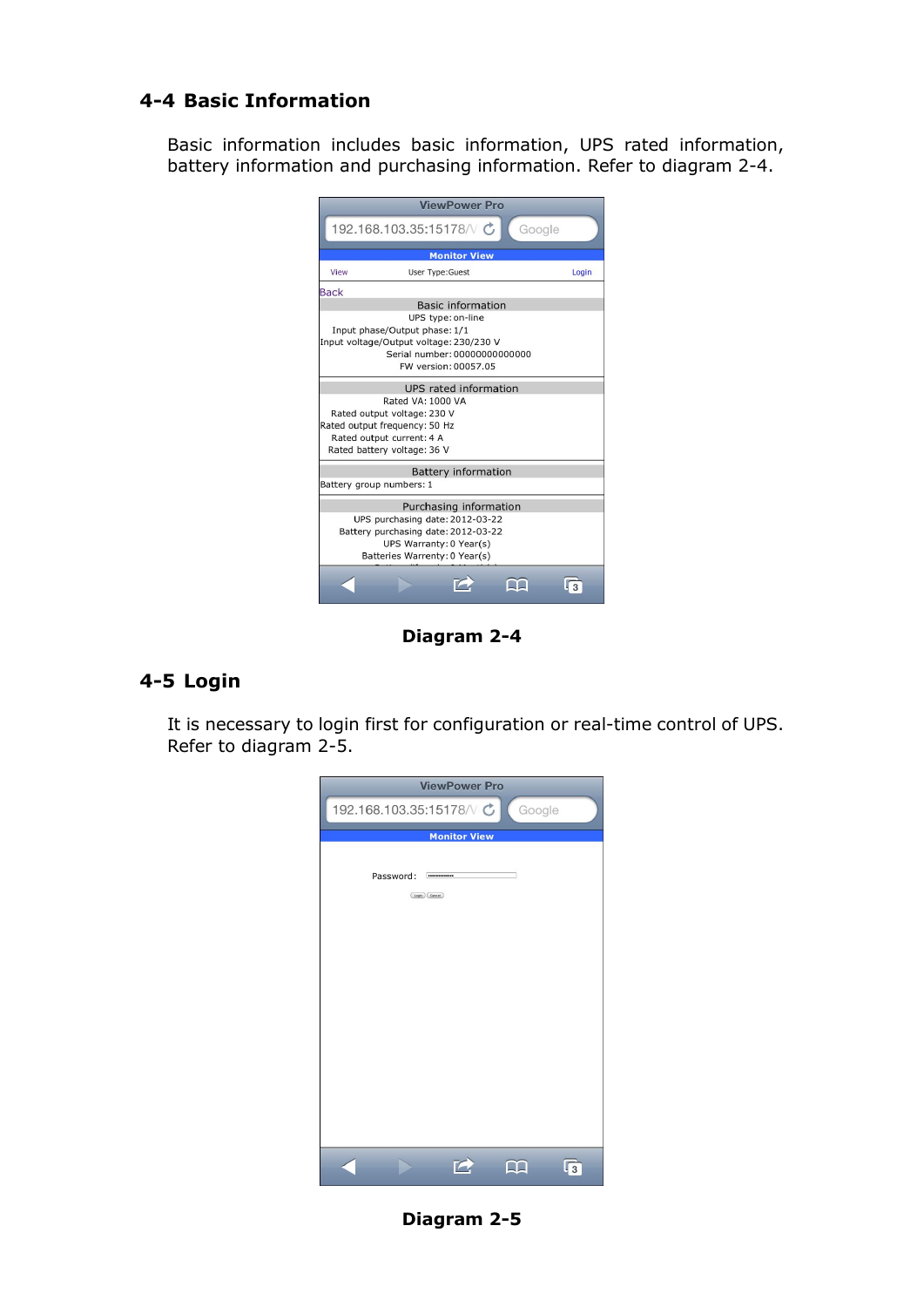### **46 Parameter Setting (Refer to diagram 26)**

- 1. Select the functions by clicking "Enable" or "Disable" button. Change the numbers by clicking up-down arrows or modify the numbers directly in the number column.
- 2. Click "Apply" button to save the settings. Each function setting is saved by clicking "Apply" button in each section.
- 3. Click "Default" button to recover the default setting.

**Note:** Any functions which are not supported by UPS will not be able to access.

- $\triangleright$  Alarm Control: If enabled, UPS alarm will be activated. Vice versa.
- $\triangleright$  Alarm at bypass mode: If enabled, UPS alarms when it's working at bypass mode. Vice versa.
- $\triangleright$  Alarm at battery mode: If disabled, UPS will not alarm when it's working at battery mode. Vice versa.
- $\triangleright$  Auto reboot: If enabled, UPS will auto recover when AC is recovering. Vice versa.
- $\triangleright$  Bypass when UPS is off: If enabled, AC will directly provide power to connected devices when UPS is off. Vice versa.
- $\triangleright$  Converter mode: If enabled, the UPS will operate in converter mode. Vice versa.
- $\triangleright$  ECO mode: If enabled, the UPS will operate in ECO mode when input voltage is within acceptable range. Vice versa.
- $\triangleright$  Battery open status check: If enabled, the monitored UPS will check if the battery connection ok or not when UPS is turned on.
- $\triangleright$  Cold start: If disabled, the UPS can be turned on only when AC is normally connected to UPS. Vice versa.
- $\triangleright$  Bypass not allowed: If enabled, the UPS will not transfer to bypass mode under any conditions. If disabled, the UPS will be allowed to transfer to bypass mode according to UPS internal setting.
- $\triangleright$  Battery deep-discharge protection: If enabled, the monitored UPS shutdown in accordance with the condition of battery and load on battery mode to protect battery. Vice versa.
- $\triangleright$  Site fault detection: If enabled, the monitored UPS will beep when the input neutral and hot wires are reversed. Vice versa.
- $\triangleright$  P1 Programmable outlet control (battery mode): If enabled, when UPS is running at battery mode, it will cut off P1 outlets after backup setting time arrive. If disabled, UPS will provide continuous power to P1 outlets until the battery is running out.
- $\triangleright$  Outlet setting: Users can set limited backup time for P1 outlets when UPS is on battery mode.
- $\triangleright$  Battery numbers setting:
	- $\Diamond$  Numbers in parallel: set battery numbers in parallel
- $\triangleright$  Voltage and frequency range for bypass mode: Set acceptable voltage and frequency range in bypass mode
	- $\Diamond$  Maximum and minimum voltage: When UPS is on bypass mode and input voltage is out of setting range, UPS will enter battery mode.
	- $\Diamond$  Maximum and minimum frequency: When UPS is on bypass mode and input frequency is out of setting range, UPS will enter battery mode.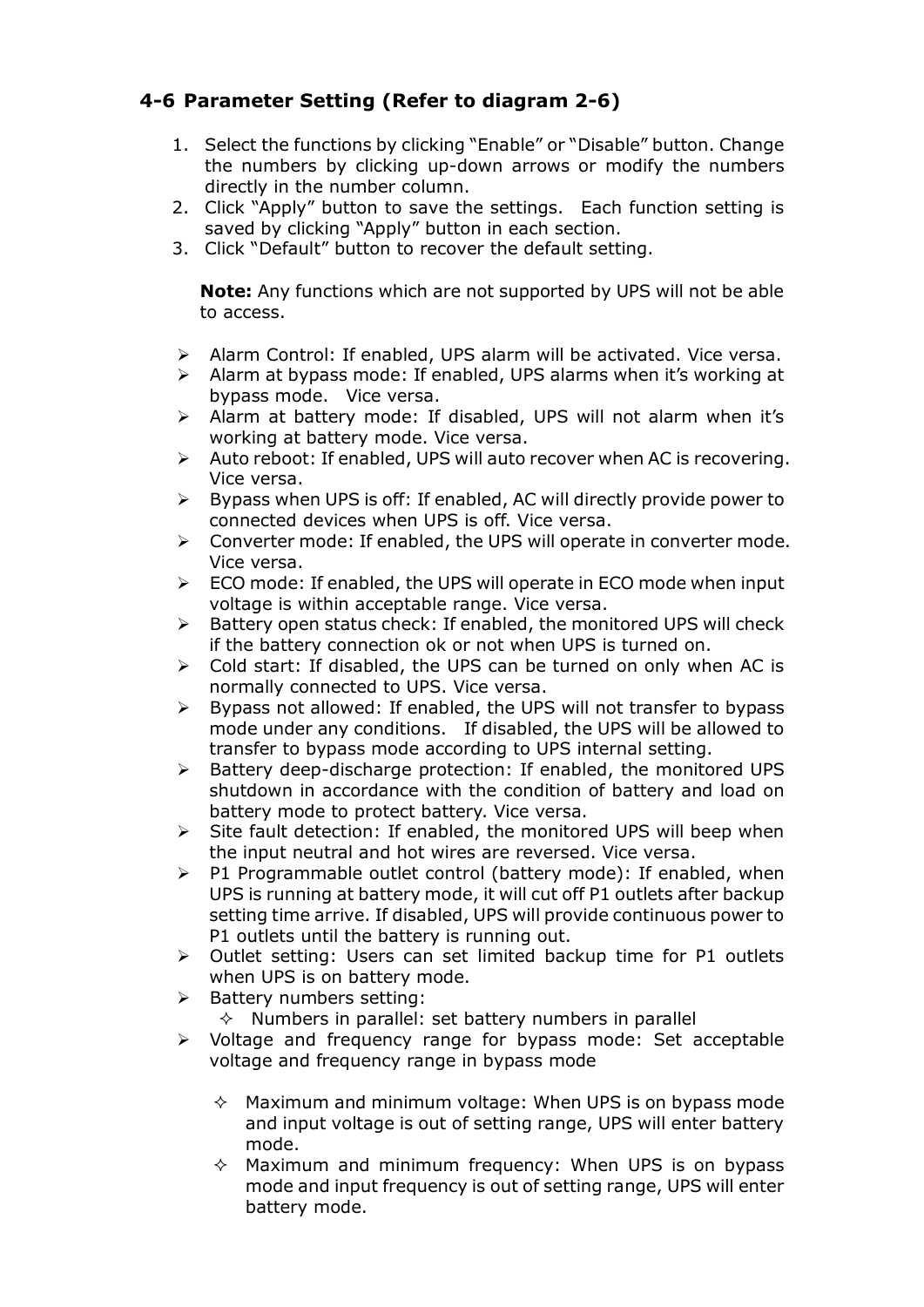ÿ Voltage range for ECO mode: Set acceptable voltage range for ECO mode.



**Diagram** 2-6

### **4.7 Real-time Control (Refer to diagram 2-7)**

- ÿ UPS turn On/Off: Click "On" to turn on the UPS and "Off" to turn off the UPS immediately.
- $\triangleright$  Battery Self-Test: Software offers three types of battery self-test: 10-second self-test, deep discharge test, and self-defined self-test. Simply clicking "Start" button from each type. It will execute the self-test immediately.
- $\triangleright$  Outlet Control: It will cut off programmable outlets (P1) when setting time arrives. When entering 0 in timer column and click "Start" button, it will cut off outlets immediately when UPS works in battery mode.

**Note:** Different UPSs may access different parameter setting.